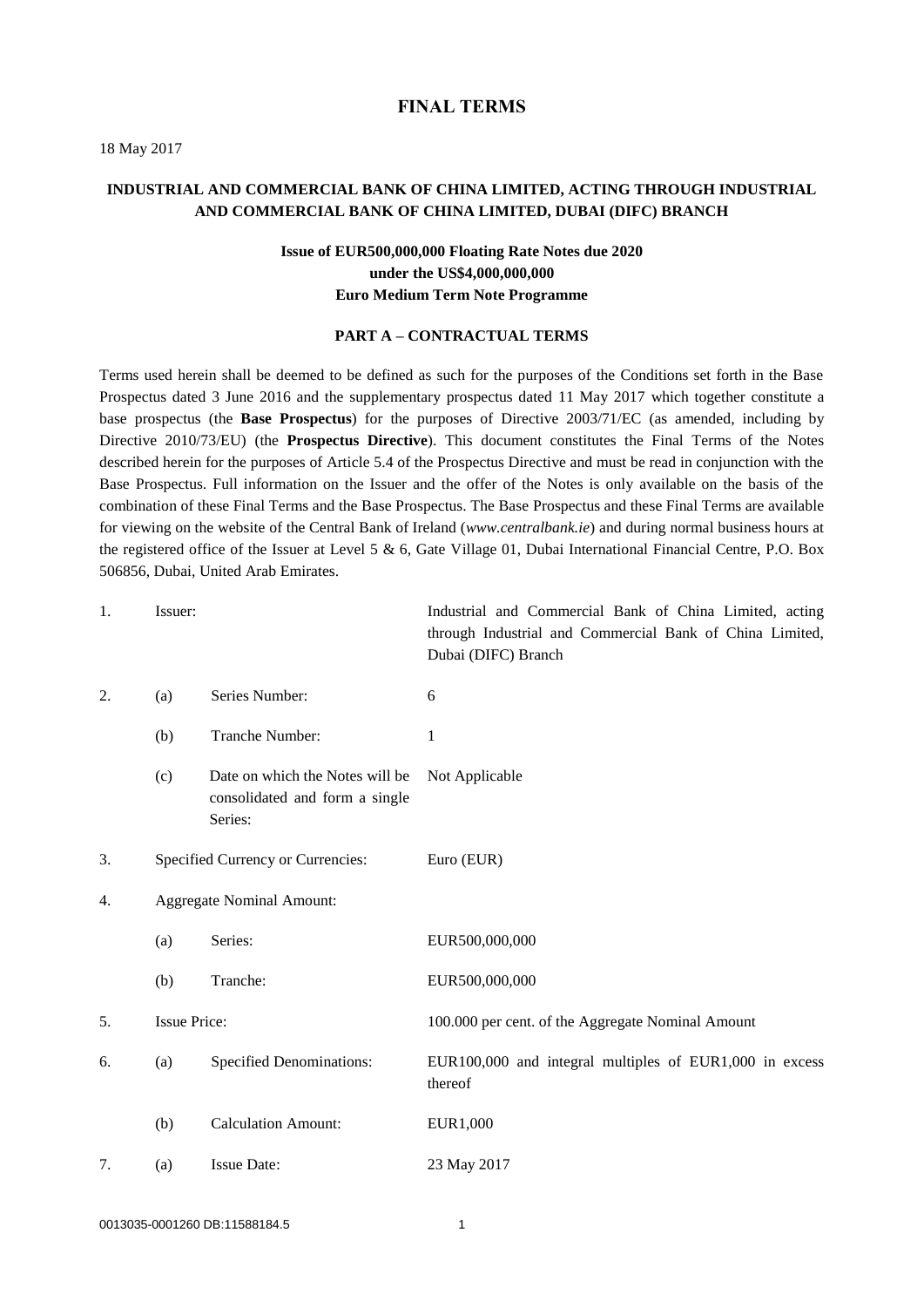|     | (b)                                                                                                                                                              | <b>Interest Commencement Date:</b>                                                  | <b>Issue Date</b>                                                                                                                                                                                                              |  |  |  |
|-----|------------------------------------------------------------------------------------------------------------------------------------------------------------------|-------------------------------------------------------------------------------------|--------------------------------------------------------------------------------------------------------------------------------------------------------------------------------------------------------------------------------|--|--|--|
| 8.  | <b>Maturity Date:</b>                                                                                                                                            |                                                                                     | Interest Payment Date falling in or nearest to May 2020                                                                                                                                                                        |  |  |  |
| 9.  | <b>Interest Basis:</b>                                                                                                                                           |                                                                                     | 3 month EURIBOR $+0.60$ per cent. Floating Rate<br>(see paragraph 15 below)                                                                                                                                                    |  |  |  |
| 10. |                                                                                                                                                                  | Redemption Basis:                                                                   | Subject to any purchase and cancellation or early redemption,<br>the Notes will be redeemed on the Maturity Date at 100 per<br>cent. of their nominal amount                                                                   |  |  |  |
| 11. | Change                                                                                                                                                           | of<br><b>Basis</b><br>Interest<br>or<br>Redemption/Payment Basis:                   | Not Applicable                                                                                                                                                                                                                 |  |  |  |
| 12. |                                                                                                                                                                  | Put/Call Options:                                                                   | Not Applicable                                                                                                                                                                                                                 |  |  |  |
| 13. | (a)                                                                                                                                                              | Status of the Notes:                                                                | Senior                                                                                                                                                                                                                         |  |  |  |
|     | (b)                                                                                                                                                              | Board<br>Date<br>approval<br>for<br>issuance of Notes obtained:                     | 11 May 2017                                                                                                                                                                                                                    |  |  |  |
|     |                                                                                                                                                                  | PROVISIONS RELATING TO INTEREST (IF ANY) PAYABLE                                    |                                                                                                                                                                                                                                |  |  |  |
| 14. |                                                                                                                                                                  | <b>Fixed Rate Note Provisions:</b>                                                  | Not Applicable                                                                                                                                                                                                                 |  |  |  |
| 15. | Floating Rate Note Provisions:                                                                                                                                   |                                                                                     | Applicable                                                                                                                                                                                                                     |  |  |  |
|     | (a)                                                                                                                                                              | Specified<br>Interest<br>Payment<br>Dates:                                          | 23 February, 23 May, 23 August and 23 November in each year<br>from and including 23 August 2017 to and including 23 May<br>2020, subject to adjustment in accordance with the Business<br>Day Convention set out in (b) below |  |  |  |
|     | (b)                                                                                                                                                              | <b>Business Day Convention:</b>                                                     | Modified Following Business Day Convention                                                                                                                                                                                     |  |  |  |
|     | (c)                                                                                                                                                              | <b>Additional Business Centre(s):</b>                                               | Not Applicable                                                                                                                                                                                                                 |  |  |  |
|     | (d)                                                                                                                                                              | Manner in which the Rate of<br>Interest and Interest Amount is<br>to be determined: | <b>Screen Rate Determination</b>                                                                                                                                                                                               |  |  |  |
|     | responsible<br>(e)<br>Party<br>for<br>calculating the Rate of Interest<br>and Interest Amount (if not the<br>Fiscal Agent):<br>Screen Rate Determination:<br>(f) |                                                                                     | Not Applicable                                                                                                                                                                                                                 |  |  |  |
|     |                                                                                                                                                                  |                                                                                     |                                                                                                                                                                                                                                |  |  |  |
|     |                                                                                                                                                                  | Reference Rate:                                                                     | 3 month EURIBOR                                                                                                                                                                                                                |  |  |  |
|     |                                                                                                                                                                  | <b>Interest Determination</b><br>$Date(s)$ :                                        | Two TARGET business days prior to the commencement of the<br>relevant Interest Period                                                                                                                                          |  |  |  |
|     |                                                                                                                                                                  | Relevant Screen Page:                                                               | Reuters page EURIBOR01                                                                                                                                                                                                         |  |  |  |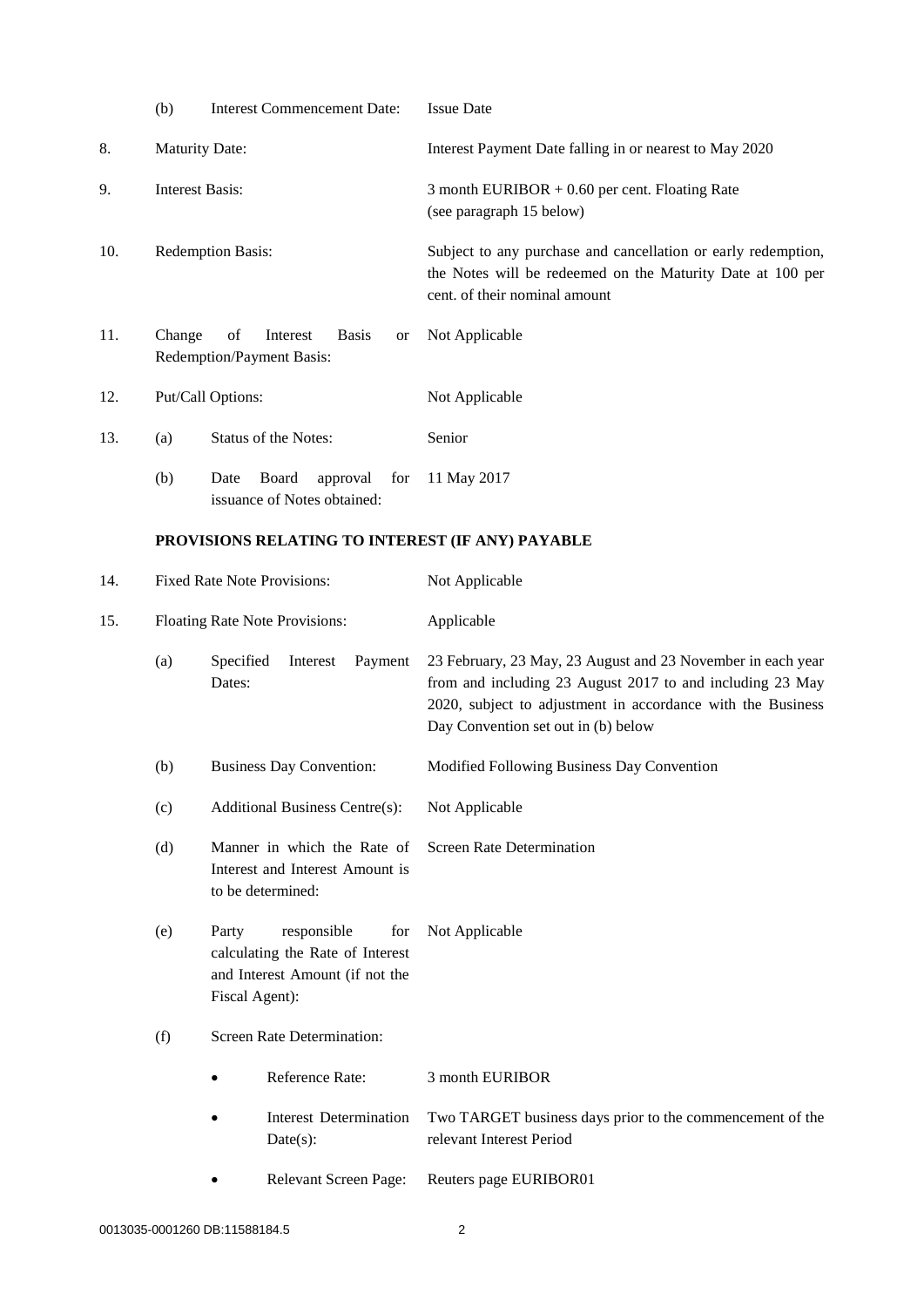|     | <b>Relevant Time:</b>           |            |                                   | 11:00 a.m. London time |                             |
|-----|---------------------------------|------------|-----------------------------------|------------------------|-----------------------------|
|     |                                 |            | Relevant<br>Centre:               | Financial              | London and Brussels         |
|     | (g)                             |            | ISDA Determination:               |                        | Not Applicable              |
|     | (h)                             | Margin(s): |                                   |                        | $+0.60$ per cent. per annum |
|     | (i)                             |            | Minimum Rate of Interest:         |                        | Not Applicable              |
|     | (j)                             |            | Maximum Rate of Interest:         |                        | Not Applicable              |
|     | (k)                             |            | Day Count Fraction:               |                        | Actual/360                  |
| 16. |                                 |            | Zero Coupon Note Provisions:      |                        | Not Applicable              |
|     |                                 |            | PROVISIONS RELATING TO REDEMPTION |                        |                             |
| 17. | <b>Issuer Call:</b>             |            |                                   |                        | Not Applicable              |
| 18. | <b>Investor Put:</b>            |            |                                   |                        | Not Applicable              |
| 19. | <b>Final Redemption Amount:</b> |            | EUR1,000 per Calculation Amount   |                        |                             |

20. Early Redemption Amount payable on EUR1,000 per Calculation Amount redemption for taxation reasons or on event of default and/or the method of calculating the same (if required):

### **GENERAL PROVISIONS APPLICABLE TO THE NOTES**

| 21. | Form of Notes:                           | <b>Registered Notes:</b>                                                                                                             |  |  |  |
|-----|------------------------------------------|--------------------------------------------------------------------------------------------------------------------------------------|--|--|--|
|     |                                          | Registered Global Note registered in the name of a nominee of<br>common depositary for Euroclear and Clearstream,<br>a<br>Luxembourg |  |  |  |
| 22. | Additional Financial Centre(s):          | Not Applicable                                                                                                                       |  |  |  |
| 23. | Offshore Renminbi Centre(s):             | Not Applicable                                                                                                                       |  |  |  |
| 24  | Talons for future Coupons to be attached | Not Applicable                                                                                                                       |  |  |  |

24. Talons for future Coupons to be attached Not Applicable to Definitive Notes in bearer form (and dates on which such Talons mature):

# **THIRD PARTY INFORMATION**

Not Applicable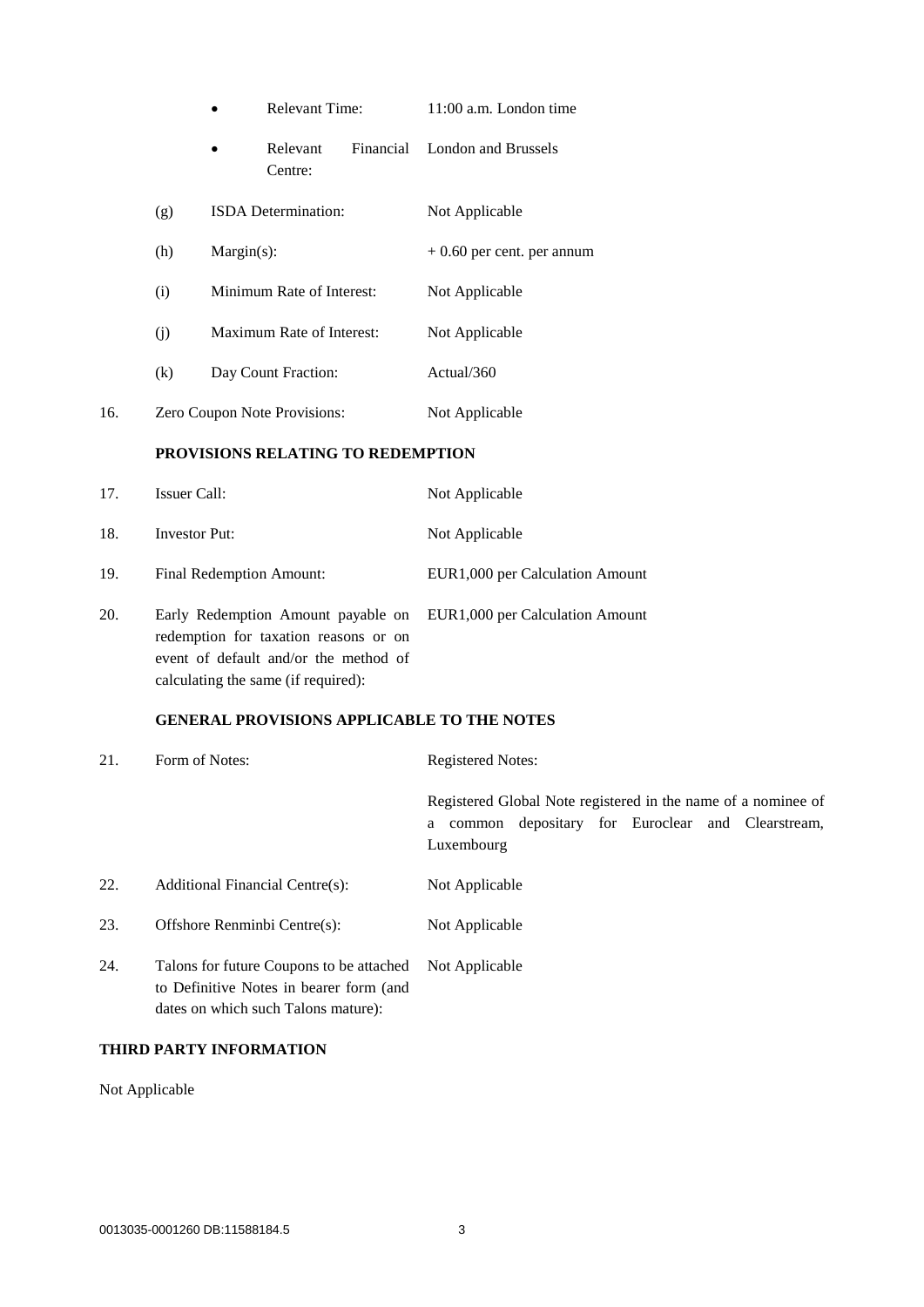Signed on behalf of Industrial and Commercial Bank of China Limited, acting through Industrial and Commercial Bank of China Limited, Dubai (DIFC) Branch

 $\mathcal{A}$ By:

duly authorised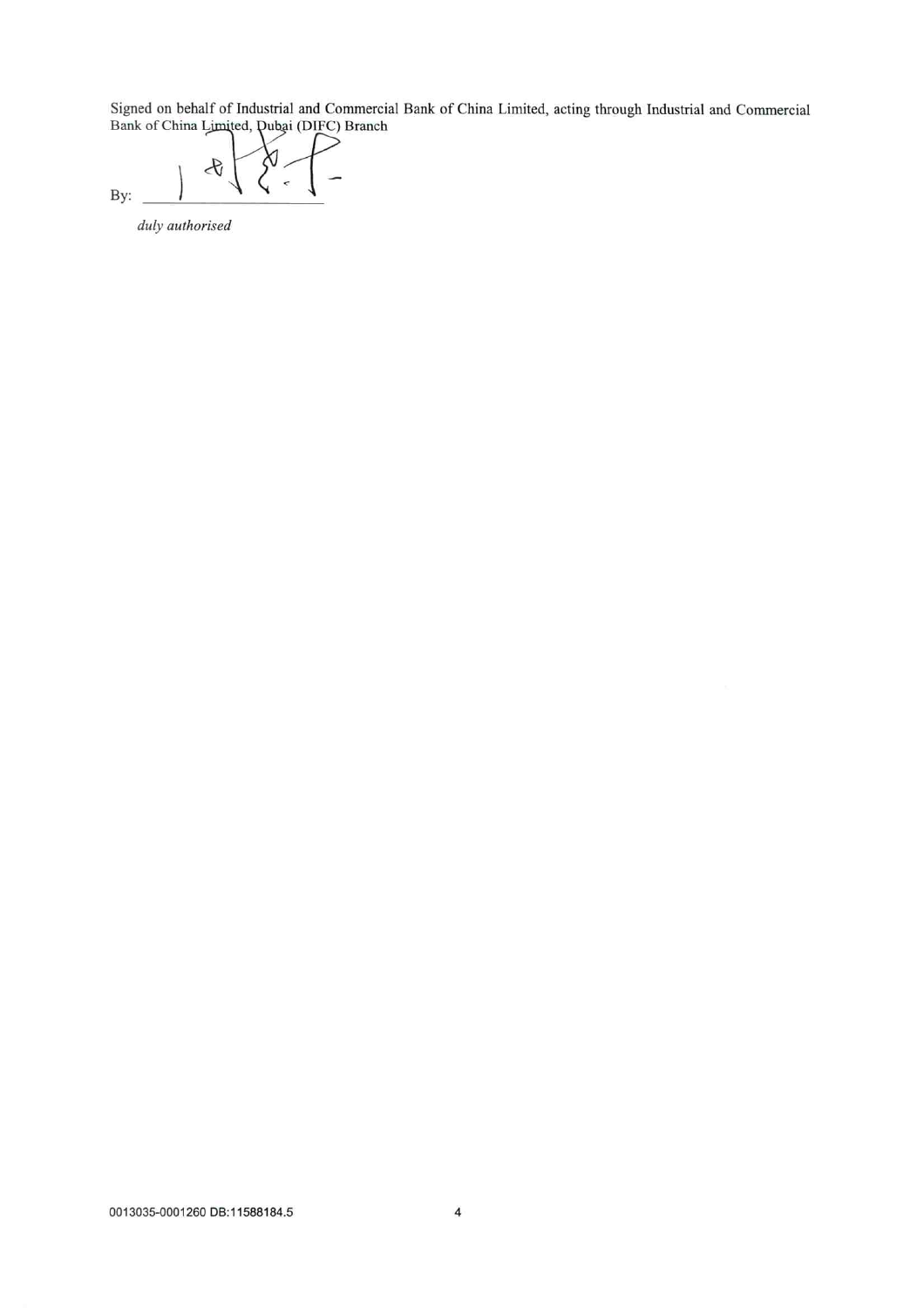#### **PART B – OTHER INFORMATION**

#### **1. LISTING AND ADMISSION TO TRADING**

|    | (a)            | Listing and Admission to trading:                              | Application has been made by the Issuer (or on its<br>behalf) for the Notes to be admitted to trading on the<br>Irish Stock Exchange's Main Securities Market with<br>effect from 23 May 2017 and Nasdaq Dubai with effect<br>from 24 May 2017 and listing on the Official List of the<br>Irish Stock Exchange with effect from 23 May 2017 and<br>the Official List maintained by the Dubai Financial<br>Services Authority with effect from 24 May 2017.                                                                                                                                                                                                                                                                    |
|----|----------------|----------------------------------------------------------------|-------------------------------------------------------------------------------------------------------------------------------------------------------------------------------------------------------------------------------------------------------------------------------------------------------------------------------------------------------------------------------------------------------------------------------------------------------------------------------------------------------------------------------------------------------------------------------------------------------------------------------------------------------------------------------------------------------------------------------|
|    | (b)            | Estimate of total expenses related to<br>admission to trading: | Irish Stock Exchange: €600                                                                                                                                                                                                                                                                                                                                                                                                                                                                                                                                                                                                                                                                                                    |
|    |                |                                                                | Nasdaq Dubai: U.S.\$2,000                                                                                                                                                                                                                                                                                                                                                                                                                                                                                                                                                                                                                                                                                                     |
| 2. | <b>RATINGS</b> |                                                                |                                                                                                                                                                                                                                                                                                                                                                                                                                                                                                                                                                                                                                                                                                                               |
|    | Ratings:       |                                                                | The Notes to be issued are expected to be rated A1 by<br>Moody's Investors Service Hong Kong Limited.                                                                                                                                                                                                                                                                                                                                                                                                                                                                                                                                                                                                                         |
|    |                |                                                                | Moody's Investors Service Hong Kong Limited is not<br>established in the European Union and has not applied<br>for registration under Regulation (EC) No. 1060/2009<br>(as amended) (the CRA Regulation). The rating of<br>Moody's Investors Service Hong Kong Limited has<br>been endorsed by Moody's Investors Service Ltd. in<br>accordance with the CRA Regulation. Moody's<br>Investors Service Ltd. is established in the European<br>Union and registered under the CRA Regulation. As<br>such Moody's Investors Service Ltd. is included in the<br>list of credit rating agencies published by the European<br>Securities and Markets Authority on its website in<br>accordance with the CRA Regulation. The European |

### **3. INTERESTS OF NATURAL AND LEGAL PERSONS INVOLVED IN THE ISSUE**

Save for any fees payable to the Managers, so far as the Issuer is aware, no person involved in the issue of the Notes has an interest material to the offer. The Managers and their affiliates have engaged, and may in the future engage, in investment banking and/or commercial banking transactions with, and may perform other services for, the Issuer and its affiliates in the ordinary course of business.

**4. YIELD** Not Applicable

Securities and Markets Authority has indicated that ratings issued in Hong Kong which have been endorsed by Moody's Investors Service Ltd. may be used in the

EU by the relevant market participants.